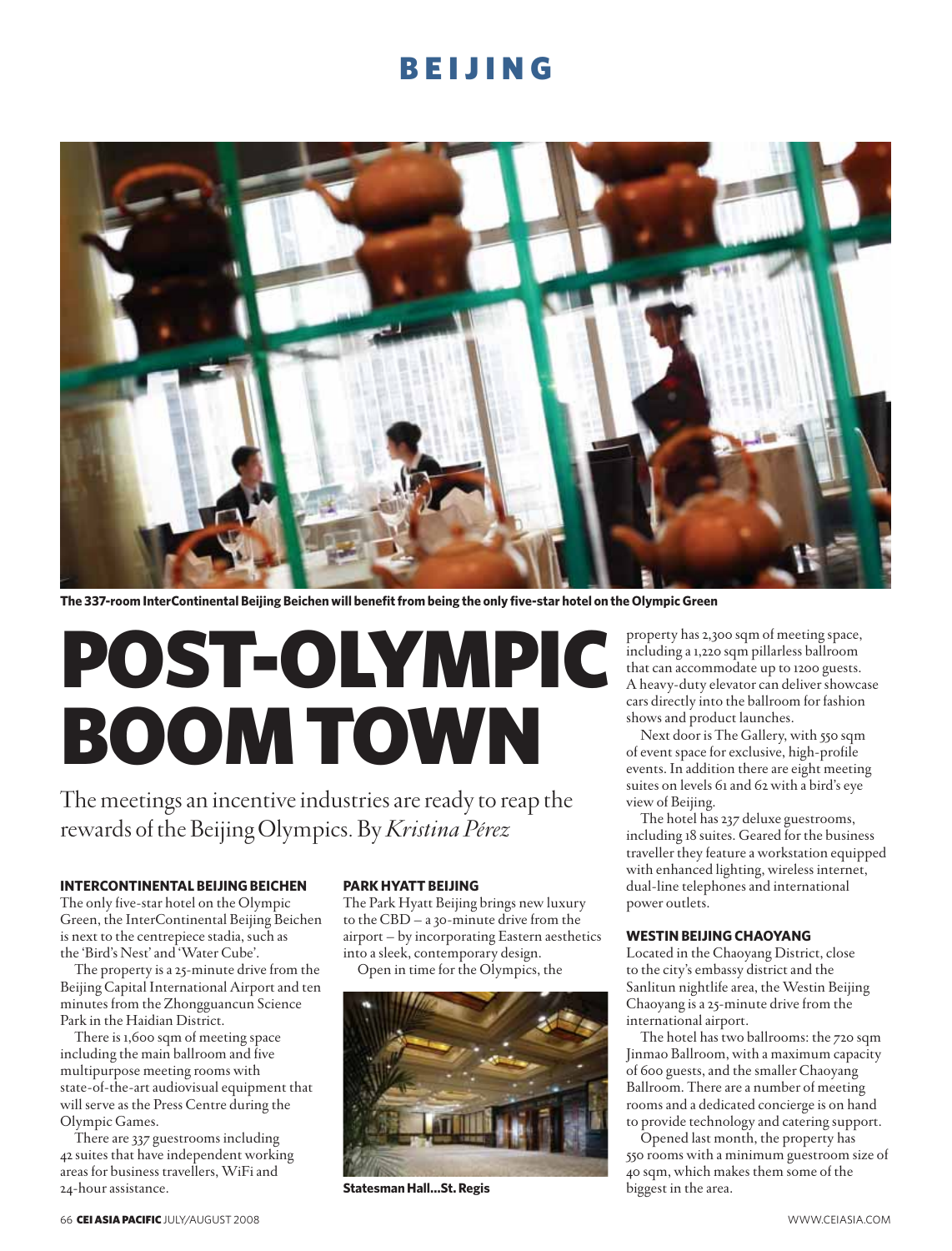#### **FOUR POINTS BY SHERATON BEIJING, HAIDIAN**

Opening this summer, Four Points by Sheraton Beijing, Haidian is in the same region of the city as famous universities and technology parks, and is also within easy reach of the Summer Palace, Olympic Green and sections of the Great Wall of China.

The hotel has 1,560 sqm of event space for groups of up to 850 people, including the elegant 720-seat Yongtai Grand Ballroom. There are seven other function rooms that can accommodate up to 50 people.

There are 355 guestrooms and 177 serviced apartments at the property featuring contemporary design, an LCD flat-screen TV and high speed internet access.

#### **CROWNE PLAZA SUN PALACE**

The newly opened Crowne Plaza Sun Palace is in the developing Taiyanggong district, a ten-minute drive from the Olympic Green and a short distance from the airport on the Airport Expressway.



**Elegant…Grand Hyatt Stylish…Ritz-Carlton**

The 540 guestrooms and suites here meet the property's profile as a global business hotel. The Sun Palace provides a 'Meeting Success' service that includes a Crowne Meetings Director as your single contact point, a 'daily meeting debrief' with your director and tailor-made meeting menus and kits.

#### **SOFITEL WANDA BEIJING**

The Sofitel Wanda Beijing is located at Wanda Plaza in the CBD between the Third and Fourth Ring Roads with easy access to the airport and tourist landmarks.

The grand ballroom on level 7 is one of the biggest in Beijing with a capacity of 1,000 guests for a cocktail party, 1,250 guests in theatre style and 850 diners in banquet mode.

There are nine function rooms named after famous Parisian landmarks – including four enjoying natural light – that can



**JW Marriott Hotel Beijing has a grand ballroom that can fit up to 1,100 people reception style**



accommodate from 15 to 190 people. Complimentary WiFi and Ethernet is available in all meeting spaces.

There are 417 guestrooms, including 63 Club Sofitel rooms that include complimentary breakfast in the Club Lounge, which has three meeting rooms.

#### **FAIRMONT BEIJING**

The first Fairmont in mainland China is due to open in the third quarter of the year and promises to set new standards for luxury events.

Located in the CBD near the China World Trade Centre and Jianwai SOHO mixed-use development, the Fairmont will have 235 rooms. With a capacity of 120 people in theatre style, the property will target smaller meetings and events, including incentive markets.

A singularly unique feature will be its theatre housed in a sky bridge. The

multipurpose theatre is designed for concerts or private screenings and should become a top venue for presentations, productions and product launches.

#### **ST. REGIS BEIJING**

The St. Regis Beijing has reopened in time for the Olympics after multimilliondollar renovations. There are 258 guestrooms here, including 102 suites that benefit from St. Regis' 24-hour butler service.

There is 1,220 sqm of meeting and function spaces including the Great Hall that holds 350 people for a cocktail reception, the Statesman Hall that accommodates 220 for cocktails and the Diplomat Hall that can handle 80 guests in buffet mode.

There are also a number of boardrooms that can seat as many as 12 executives and the 6,000 sqm St. Regis Garden.

#### **RITZ-CARLTON BEIJING, AND JW MARRIOTT BEIJING**

The Ritz-Carlton Beijing and the JW Marriott Beijing are an integral part of the China Central Place Development in the heart of the CBD.

These two connected hotels offer different facilities and styles to suit any taste. The Ritz-Carlton has 305 guestrooms, while the JW Marriott provides 588 contemporary guestrooms.

The grand ballroom of the JW Marriott can hold up to 1,100 people reception or theatre style, while the Ritz-Carlton's ballroom holds up to 550 people in theatre style.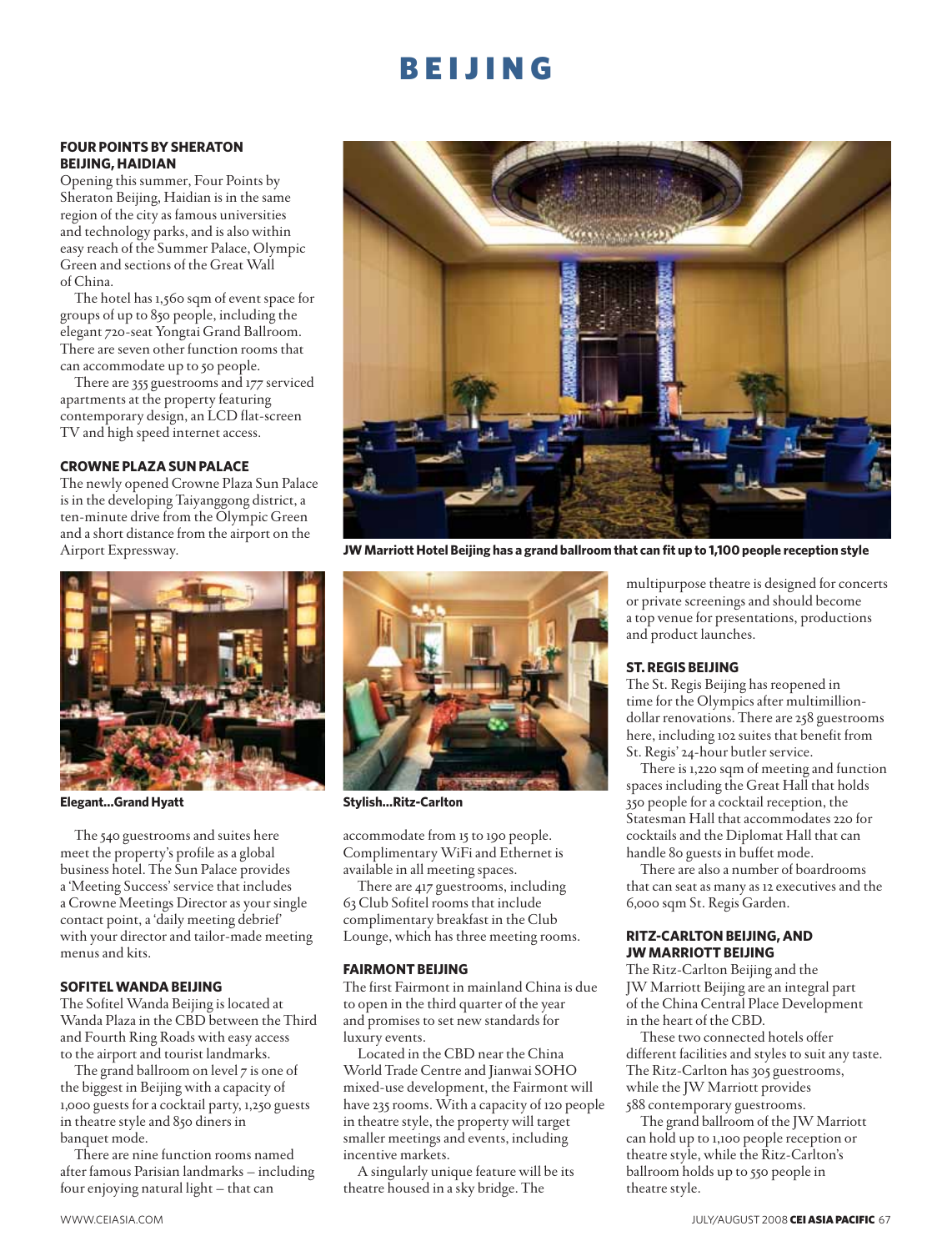## Beijing's newest event spaces

The city's new venues for off-site cocktail functions, theme dinners and product launches

#### **DAVIDOFF LOUNGE**

*www.ritzcarlton.com*

Recently opened at the Ritz-Carlton Beijing, the Davidoff Lounge has a bar and four private rooms named after famous cigar brands – Avo, Zino Platinum, Winston Churchill and Davidoff.

High-profile connoisseurs, including Jackie Chan, are regular patrons enjoying the opulent ambiance here. It is a venue for impressing important clients and entertaining VIPs in style with cocktails and live entertainment.

#### **CHINA DOLL CLUB**

*www.chinadollclub.cn/en*

One of the hottest club openings this summer, the China Doll Club is next to the new Swire development in Sanlitun. It has become the location for stylish product launches and VIP parties.

Shanghai-born, Los Angeles-bred actress/producer Ai Wan is the creative force



**Eco-resort…Red Capital Ranch**

behind the club. There are bars and lounge and club facilities, including VIP rooms, for hire.

#### **RED CAPITAL RANCH**

*www.redcapitalclub.com.cn* For an extraordinary day trip, try Beijing's only eco-resort. The Red Capital Ranch is a restored Qing Dynasty-era stable about an hour's drive outside of Beijing where visitors can go horseback riding and dine al fresco.

The Tibetan Tiger Lodge and Warlord's Room are decorated with interesting memorabilia and offer a selection of fine wines and cigars.

The Red Capital Ranch specialises in Zhongnanhai cuisine, the blend of Imperial cooking and hearty dishes favoured by mainland China's leaders and named after the government's inner headquarters.

#### **PEOPLE 8**

*Tel: +86 6515 8585*

This chic, dimly lit restaurant serves deliciously innovative Japanese-Chinese fusion food. The atmosphere is private and rather magical: diners eat surrounded by hundreds of bamboo trees, their tables spotlit from above, and the bar is adorned by a line-up of coloured bottles.

### Beijing reveals its Olympic-sized improvements *Venue Focus*

With the 2008 Beijing Olympic Games just around the corner, the city has benefited from improved infrastructure and a brand new international convention centre.

#### **CHINA NATIONAL CONVENTION CENTRE (CNCC)**

The Olympics has been the impetus for the construction of the first world-class convention centre in Beijing.

The China National Convention Centre (CNCC) is due to open ten months after the end of the Games. During the Olympics CNCC will serve as the main press centre for both domestic and international journalists, as a broadcasting centre and as the site for the fencing and shooting competitions.

It is located next to the iconic



**CNCC is located next to the iconic Bird's Nest**

'Bird's Nest' National Stadium, National Aquatic Centre and the InterContinental Beijing Beichen hotel.

Once refurbished, the plenary hall will seat up to 6,000 people while the grand ballroom can accommodate up to

3,500 people inside a total exhibition space of 24,000 sqm.

There are about 100 meeting rooms scheduled to be built on-site. The CNCC was designed with several environmentally friendly features, including rainwater recycling.

#### **MAJOR INFRASTRUCTURE DEVELOPMENTS**

To prepare for the Olympics, Beijing has invested heavily in infrastructure including the long-anticipated Terminal 3 at Beijing Capital International Airport.

Designed by Sir Norman Foster, the terminal went live at the end of March. It will ease travel at one of the busiest airports in the world with 1,100 flights daily and nearly 55 million passengers annually.

Also easing Olympic congestion is the Beijing Dongzhimen Airport Express Rail that departs from Terminals two and three every ten minutes. Trains take 16 minutes to reach the centrally located Dongzhimen Transit Hub on the Second East Ring Road.